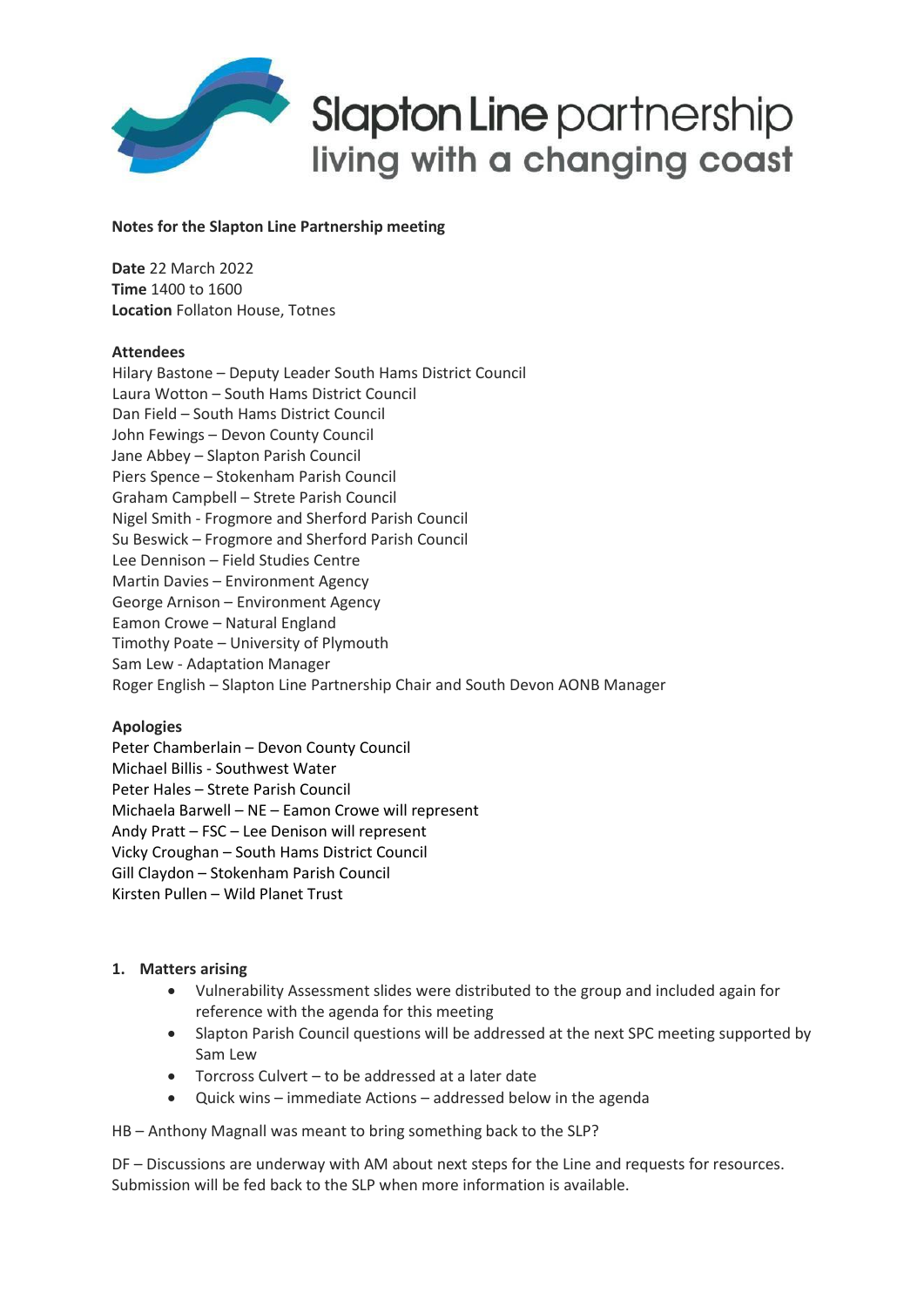# **2. Tasks for the next two years (Jan 2024) (Sam Lew)**

SL – Adaptation Funders Group – DCC, SHDC, EA, and AONB have agreed 4 key areas of work to be delivered over the next two years - items A to D below in the Agenda - based on the collective decision by the SLP and the 2019 Strategy to work towards Adaptation for the loss of the road and employ an Adaptation Manager.

# **a. Adaptation Plan development**

• An Adaptation Plan co-creation workshop will be held with the SLP on April  $5<sup>th</sup>$  (all day) with two outcomes, 1. Collectively agree the Vision and Goals for the Plan and, 2. Ways of Working. The workshop outputs will be a starting point and there will be opportunity for the broader community to input and sense check the Plan. The detail of the Plan will be co-created with local community engagement to decide on-the-ground Actions.

EC – will be bringing in other Natural England support and expertise to the workshop. NE will also be carrying out a piece of work to understand future scenarios for the Slapton Line and surrounding area.

SL – Kirsten Pullen at WPT will be doing similar work and there is an opportunity to collaborate. JB – we have 10K years before the Ley becomes part of the sea. There are more urgent matters to focus on.

SL – there are some key future scenarios that we need to factor into Adaptation Planning EA – we need to use the best information available to predict the future scenario for the area and additional resource is available to do so.

# • **Immediate Actions – agreed priorities (All)**

## **1. Monument relocation update (Piers Spence)**

PS – The Monument is called the Slapton Line **Memorial** and we need to call it that from hereon-in. PCs will jointly fund ongoing site maintenance when moved to new site at Strete Gate. We have requested that the FSC will be the first-choice maintenance partner.

LD – Sub-committee meeting has seen the proposal and hopefully we will have an answer soon. DCC need a long-term maintenance agreement in place before planning permission for relocation is given. We still don't have long-term responsibilities agreed for maintenance of the Memorial structure itself.

PS - PC's have stated Memorial physical maintenance is outside of their scope.

LD – FSC will also not want to take on that responsibility

SL – who is responsible at the moment?

RE – There is no formally agreed responsibility, DCC have previously facilitated as good will but can't continue.

PS – Maintenance of the site is not the same as the maintenance of the Memorial and is not considered in the current contract

RF – Agree PCs cannot take on structural maintenance but could be taken on by SHDC or DCC.

JB – where are we with planning permission?

RE – a large proportion of the preparatory work needed in readiness for submission of a planning application has already been undertaken by DCC. Now that a site maintenance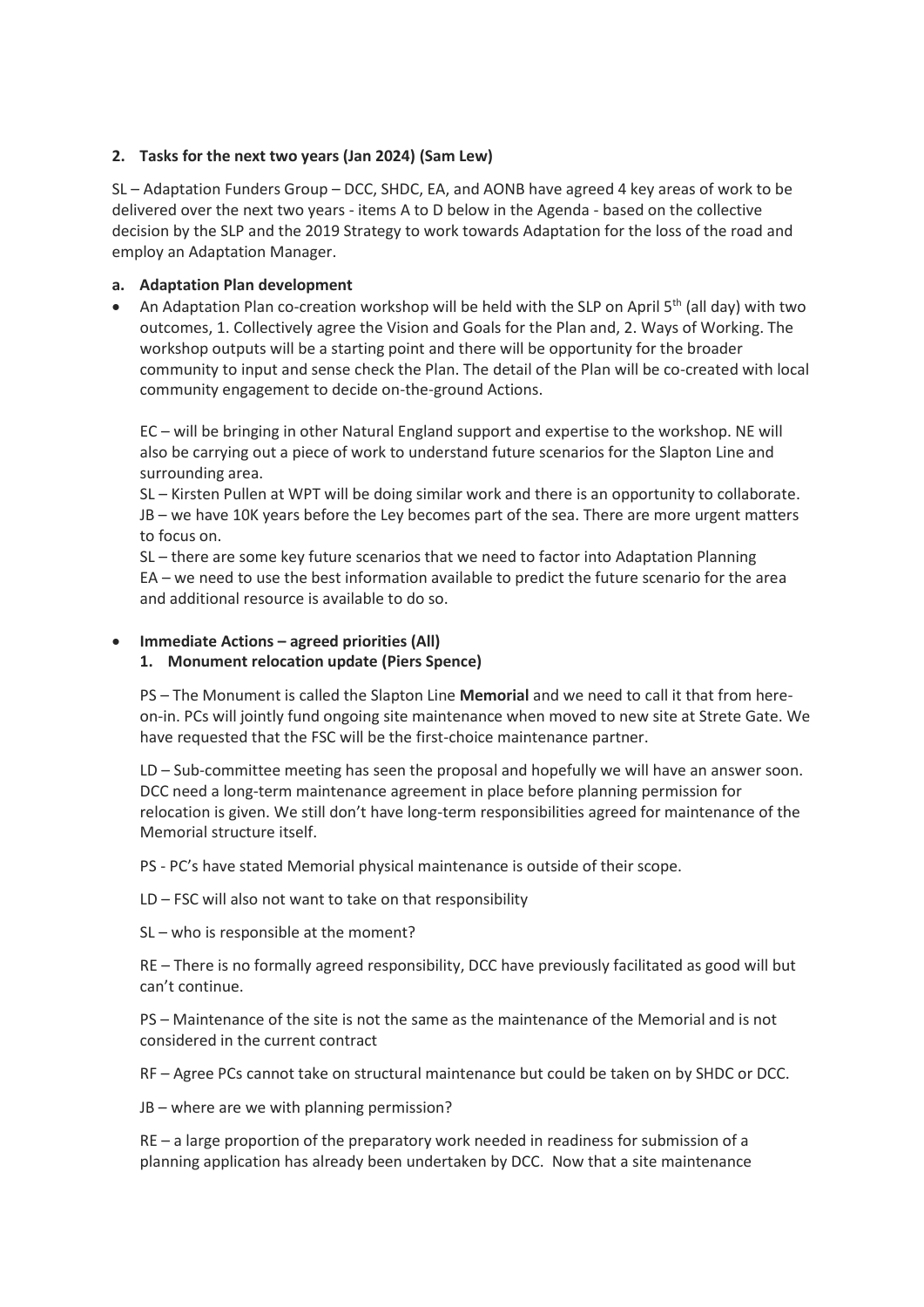agreement is close to being concluded, this and a structural maintenance agreement needs to be in place before a planning application can be submitted.

### **2. Managing the inland road network (John Fewings)**

JF - In 2018 – central government funded a large clean up, drainage and passing place improvements. DCC have now commissioned the consultant WSP to understand what else can be done to enhance the inland road network. Scope of works will never replace the Line. A package of works will, however, be produced to deliver road improvements.

RF – who has been asked locally regarding inland road improvements and changes? There is a lot of knowledge available locally that can inform intervention decisions.

JF – the proposed package of works will be brought back to the SLP for consideration SL – we are working with University of Exeter on project proposals to support modelling of the road network, bringing in local knowledge to parameterise the models, building on the extensive work that DCC have been doing

JF – DCC are working with WSP to build traffic models for the area to try and anticipate what will happen in the real world if the road closes

#### **3. Plan to maintain the road for as long as feasible (Graham Campbell)**

There are two aspects needed. 1. Adaptation Plan (essential) 2. Maintenance of the Line – what is being done to protect it? Surprised to see that the maintenance of the Line is not featured on the agenda, and it is difficult to see if anything is being done. Do we need a separate group to discuss Line maintenance?

RE – SLP have a broader role than just adaptation

SL – co-creation workshop will agree the structure of the plan and Partnership and how different initiatives are complementary. We also need a clear explanation of the case for adaptation, the history of the SLP and what has been done –we can do more to make information available to the public and PCs.

RF – DF asked if existing material could be moved and used better to protect the Line and the answer is no. There are too many barriers to protecting the road and we need to do more.

HB – encouraged by SL but it will take a lot of time to create the Plan and we need to keep the road in place in the meantime. What is the issue with putting a small amount of rock armour in place to protect the road at key points?

DF – The buffer (natural road protection) is rapidly eroding. We met on the Line to see what else could be done. We believe that we can build on experiences at Dawlish to do work to actively relocate rock armouring to protect key areas, pending NE agreement. There are many areas that cannot be protected, and we have undertaken an extensive options analysis to reach this conclusion, available in the Vulnerability Assessment.

EC – 2014 and 2018 NE agreed to interventions to protect the road, and 2021 to maintenance at Torcross. NE don't always say no. NE are basing decisions under Acts of Parliament and there are red lines that we cannot cross under existing environment law. We are working to allow relocation of rocks and support maintenance of the road over the next few years, based on trigger points.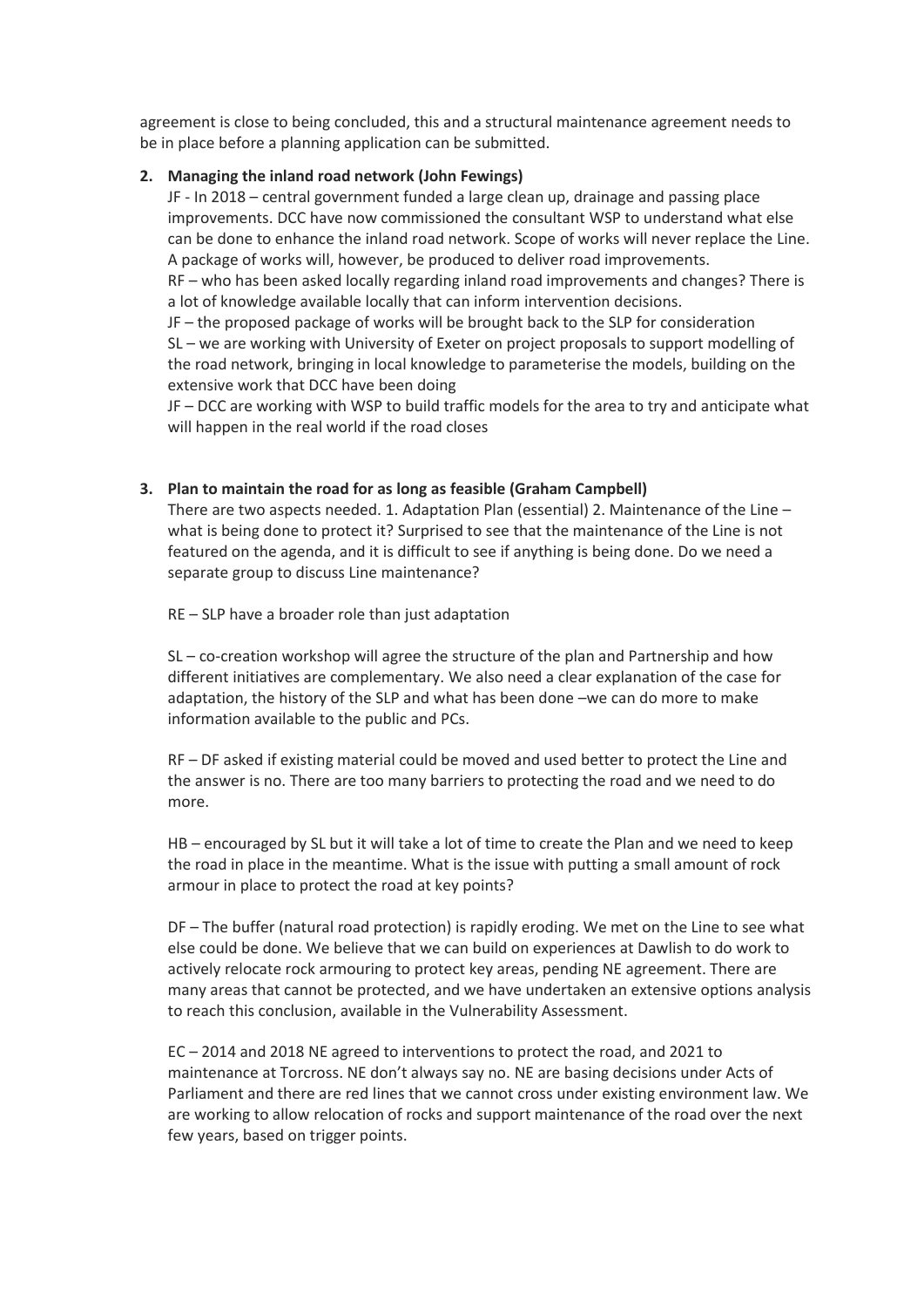MD – we (SLP) made the collective decision to support adaptation. EA are working with the SLP based on this decision. EA also support flood and coastal erosion risk management. EA support the proposal to relocate rocks to best use for protection. Long-term sustainable management needs adaptation, this is the case in most other similar coastal scenarios.

JB – trigger point is when the road washes away. Truth of the matter is the road will be washed away within the next 5-years. What worries me is that we have nothing in place at all in terms of adaptation. If the road goes and we have nothing in place and that will be a huge failure for all authorities and agencies. We need to give AM the projects and costs to get the funding in from central government to make changes on the ground.

RE - key to recognise that a lot has been done and we have provided AM with a list of items to be funded. The adaptation plan will identify the key items that we need to fund straight away.

### • **Funding Strategy**

SL – The Funding Strategy is a live document and I'm constantly looking for resources to bring in to support and delivery adaptation. We need to strike a balance between what we need as priority and what's available to fund.

I will align our Adaptation Plan with government legislative drivers to strategically align adaptation needs to public sector funding opportunities. I can then look to fill gaps with alternative funding sources (third and private sector).

JA – we need greater communication about what is going on so local keep are kept in the loop. Can you please make sure that information is available to us, and communications are part of the Adaptation Plan? Local people feel like decisions are being made behind closed doors.

RE – there is a history of engagement and communications and Parishes have been part of the SLP for many years – Celebrate Start Bay, workshops, and engagement sessions have had strong public participation. SL is pulling together Contingency and Emergency Response, which will also have strong public engagement

SL – the Adaptation Plan workshop will agree how we work locally to ensure transparency and accountability. The development of the Plan is a participative process, not a consultative process. There are resource limitations for communications, but we have support from SHDC communications professionals, so we are in a good position. We also need to build on this Partnership and the resources that we all have

JA – please work with us in the Parishes, we have great resources that we can share and help with communications.

MD – we can work together to create a communications Strategy – need to ensure it is not resource intensive – a regular briefing is possible.

PS – we can do more to improve communications – it's been SLP biggest weakness. The SLP have discussed the key details many times before, but we have not communicated this externally, effectively.